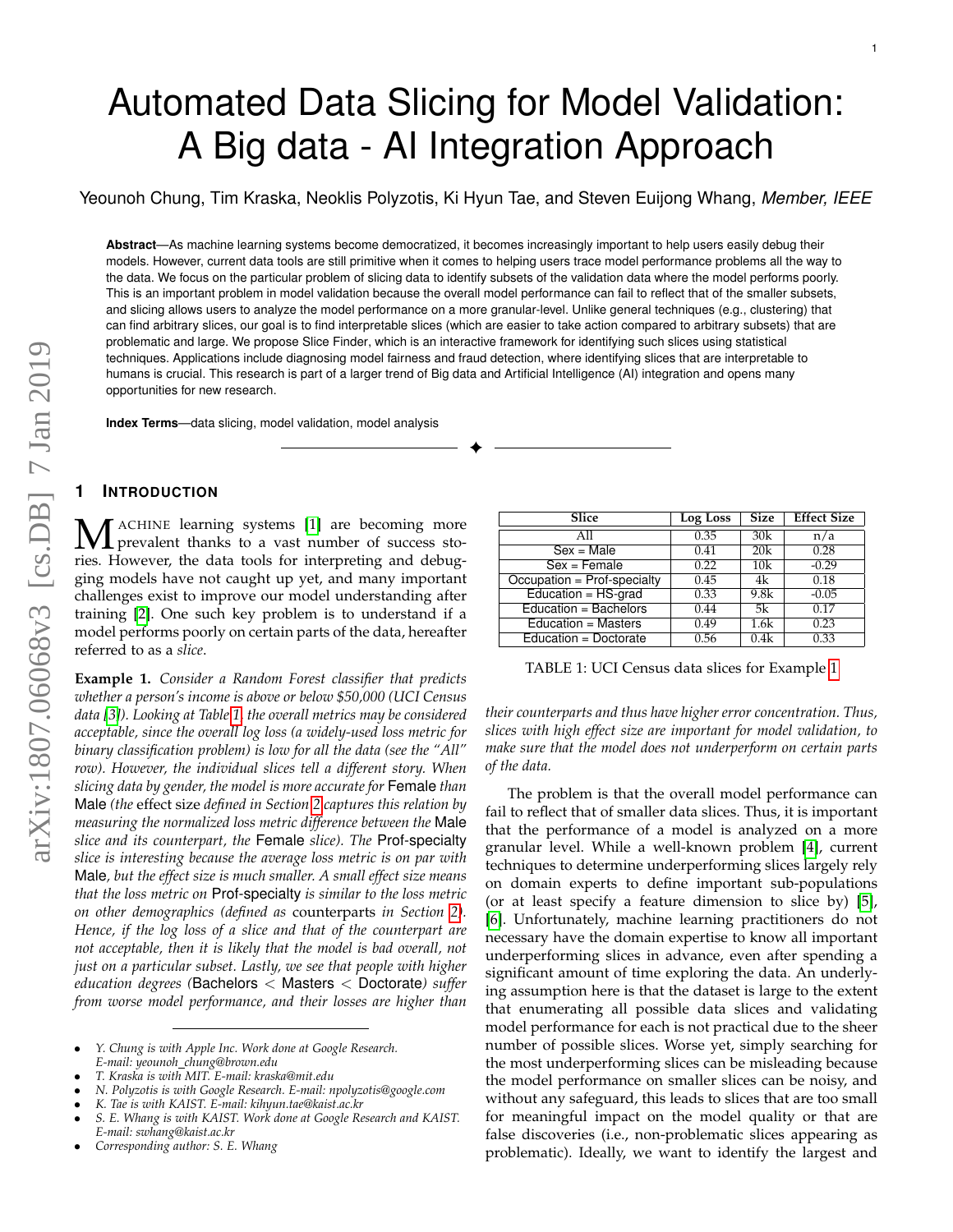true problematic slices from the smaller slices that are not fully reflected on by the overall model performance metric.

There are more generic clustering-based algorithms in model understanding [\[7\]](#page-11-6)–[\[9\]](#page-11-7) that group similar examples together as clusters and analyze model behavior locally within each cluster. Similarly, we can cluster similar examples and treat each cluster as an arbitrary data slice; if a model underperforms on any of the slices, then the user can analyze the examples within. However, clusters of similar examples can still have high variance and high cardinality of feature values, which are hard to summarize and interpret. In comparison, a data slice with a few common feature values (e.g., the Female slice contains all examples with Sex = Female) is much easier to interpret. In practice, validating and reporting model performance on interpretable slices are much more useful than validating on arbitrary noninterpretable slices (e.g., a cluster of similar examples with mixed properties).

A good technique to detect problematic slices for model validation thus needs to find easy-to-understand subsets of data and ensure that the model performance on the subsets is meaningful and not attributed to chance. Each problematic slice should be immediately understandable to a human without the guesswork. The problematic slices should also be large enough so that their impact on the overall model quality is non-negligible. Since the model may have a high variance in its prediction quality, we also need to be careful not to choose slices that are false discoveries. Finally, since the slices have an exponentially large search space, it is infeasible to manually go though each slice. Instead, we would like to guide the user to a handful of slices that satisfy the conditions above. In this paper we propose Slice Finder, which efficiently discovers large possibly-overlapping slices that are both interpretable and problematic.

A slice is defined as a conjunction of feature-value pairs where having fewer pairs is considered more interpretable. A problematic slice is identified based on testing of a significant difference of model performance metrics (e.g., loss function) of the slice and its counterpart. That is, we treat each problematic slice as a hypothesis and check that the difference is statistically significant, and the magnitude of the difference is large enough according to the effect size. We discuss the details in Section [2.](#page-1-0) One problem with performing many statistical tests (due to a large number of candidate slices) is an increased number of false positives. This is what is also known as Multiple Comparisons Problem (MCP) [\[10\]](#page-11-8): imagine a test of Type-I error (false positive: recommending a non-problematic slice as problematic) rate of 0.05 (a common  $\alpha$ -level for statistical significance testing); the probability of having any false positives blows up exponentially with the number of comparisons (e.g.,  $1 - (1 - 0.05)^8 = 0.34$ , even for just 8 tests, but then, we may end up exploring hundreds and thousands of slices even for a modest number of examples). We address this issue in Section [3.2.](#page-5-0)

In addition to testing, the slices found by Slice Finder can be used to evaluate model fairness or in applications such as fraud detection, business analytics, and anomaly detection, to name a few. While there are many definitions for fairness, a common one is that a model performs poorly (e.g., lower accuracy) on certain sensitive features (which define the slices), but not on others. Fraud detection also involves identifying classes of activities where a model is not performing as well as it previously did. For example, some fraudsters may have gamed the system with unauthorized transactions. In business analytics, finding the most promising marketing cohorts can be viewed as a data slicing problem. Although Slice Finder evaluates each slice based on its losses on a model, we can also generalize the data slicing problem where we assume a general scoring function to assess the significance of a slice. For example, data validation is the process of identifying training or validation examples that contain errors (e.g., values are out of range, features are missing, and so on). By scoring each slice based on the number or type of errors it contains, we can summarize the data errors through a few interpretable slices rather than showing users an exhaustive list of all erroneous examples.

The main contribution of this paper is applying data management techniques to the model validation problem in machine learning. This application is part of a larger integration of the areas of Big data and Artificial Intelligence (AI) where data management plays a role in almost all aspects of machine learning [\[11\]](#page-11-9), [\[12\]](#page-11-10). This paper extends our previous work on Slice Finder [\[13\]](#page-11-11), [\[14\]](#page-11-12). In particular, we provide a full description of the slice finding algorithms and provide extensive experiments.

In summary, we make the following contributions:

- We define the data slicing problem and the use of hypothesis testing for problematic slice identification (Section [2\)](#page-1-0) and false discovery control (Section [3.2\)](#page-5-0).
- We describe the Slice Finder system and propose three automated data slicing approaches, including a naïve clustering-based approach as a baseline for automated data slicing (Section [3\)](#page-3-0).
- We present model fairness as a potential use case for Slice Finder (Section [4\)](#page-6-0).
- We evaluate the automated data slicing approaches using real and synthetic datasets (Section [5\)](#page-7-0).

# <span id="page-1-0"></span>**2 DATA SLICING PROBLEM**

# **2.1 Preliminaries**

We assume a dataset  $D$  with  $n$  examples and a model  $h$  that needs to be tested. Following common practice, we assume that each example  $x_F^{(i)}$  $F \atop F$  contains features  $F =$  ${F_1, F_2, ..., F_m}$  where each feature  $F_j$  (e.g., country) has a list of values (e.g., {US, DE}) or discretized numeric value ranges (e.g., {[0, 50), [50, 100)}). We also have a ground truth label  $y^{(i)}$  for each example, such that  $D = \{(x_F^{(1)}\)$  $_{F}^{(1)},y^{(1)}$ ),  $(x_F^{(2)}$  $\binom{(2)}{F}, y^{(2)}), ..., \binom{(x_F^{(n)})}{F}$  $\{F^{(n)},y^{(n)})\}$ . The test model  $h$  is an arbitrary function that maps an input example to a prediction using  $F$ , and the goal is to validate if  $h$  is working properly for different subsets of the data. For ease of exposition, we focus on a binary classification problem (e.g., UCI Census income classification) with h that takes an example  $x_F^{(i)}$  $\int_F^{\infty}$  and outputs a prediction  $h(x_F^{(i)})$  $\binom{(i)}{F}$  of the true label  $y^{(i)} \in \{0,1\}$  (e.g., a person's income is above or below \$50,000). Without loss of generality, we also assume that the model uses all the features in  $F$  for classification.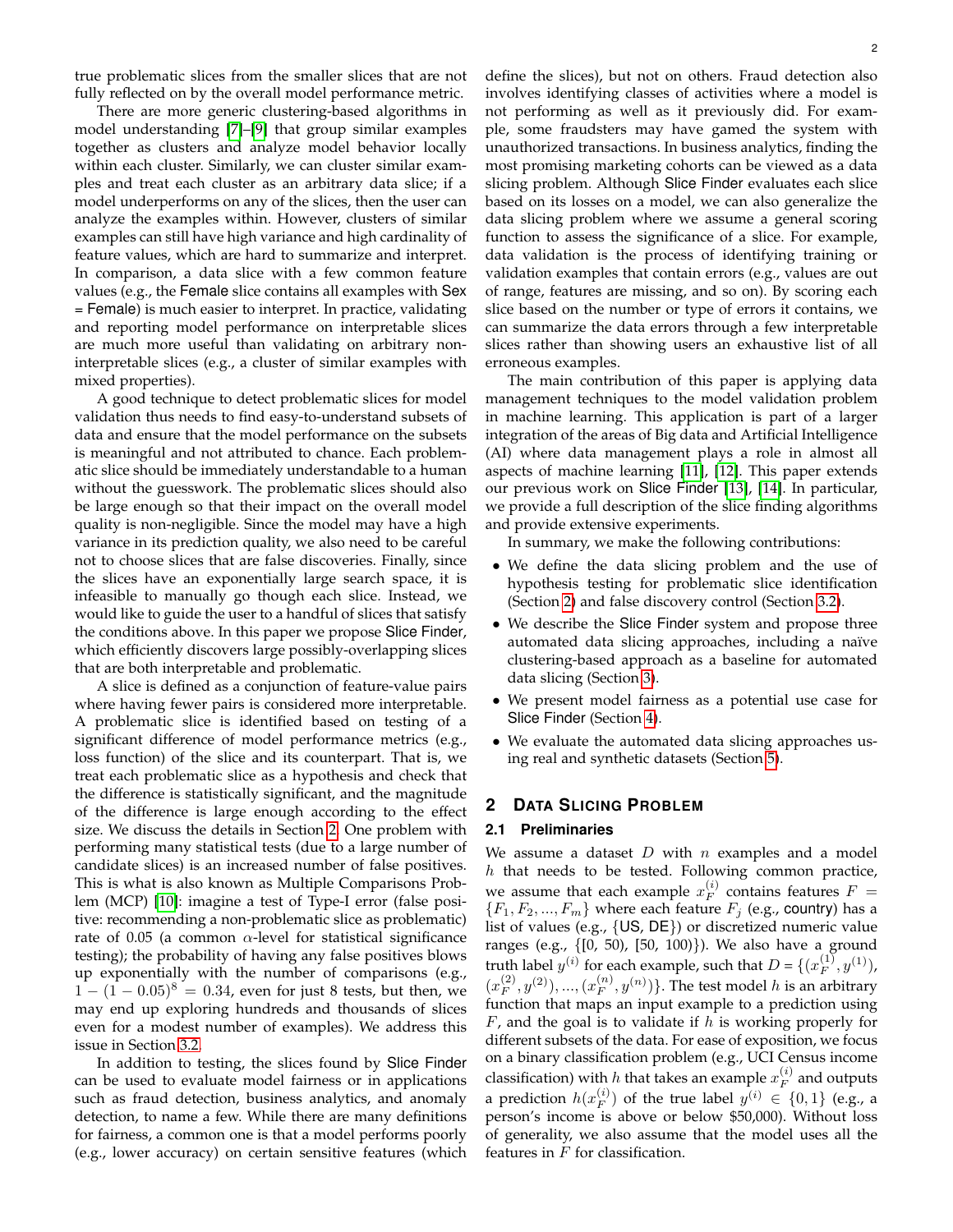A *slice* S is a subset of examples in D with common features and can be described as a predicate that is a conjunction of literals  $\bigwedge_j F_j$   $op\, v_j$  where the  $F_j$ 's are distinct (e.g., country = DE  $\land$  gender = Male), and op can be one of  $=$ ,  $\neq$ ,  $\lt$ ,  $\leq$ ,  $\geq$ , or  $>$ . For numeric features, we can discretize their values (e.g., quantiles or equi-height bins) and generate ranges so that they are effectively categorical features (e.g., age = [20,30)). Numeric features with large domains tend to have fewer examples per value, and hence do not appear as significant. By discretizing numeric features into a set of continuous ranges, we can effectively avoid searching through tiny slices of minimal impact on model quality and group them to more sizable and meaningful slices.

We also assume a classification loss function  $\psi(S, h)$ that returns a performance score for a set of examples by comparing h's prediction  $h(x_F^{(i)})$  $\binom{(i)}{F}$  with the true label  $y^{(i)}$ . A common classification loss function is logarithmic loss (*log loss*), which in case of binary classification is defined as:

$$
-\frac{1}{n}\sum_{(x_F^{(i)},y^{(i)})\in S} [y^{(i)}\ln h(x_F^{(i)}) + (1-y^{(i)})\ln (1-h(x_F^{(i)}))]
$$

The log loss is non-negative and grows with the number of classification errors. A perfect classifier  $h$  would have log loss of zero, and a random-guesser  $(h(x) = 0.5)$  log loss of  $-ln(0.5) = 0.693$ . Also note that our techniques and the problem setup can easily generalize to other machine learning problem types (e.g., multi-class classification, regression, etc.) with proper loss functions/performance metrics.

#### **2.2 Model Validation**

We consider the model validation scenario of pointing the user to "problematic" slices where a single model performs relatively poorly on. That is, we would like to find slices where the loss function returns a significantly higher loss than the rest of the examples in  $D$ . At the same time, we prefer these slices to be large as well. For example, the slice country = DE may be too large for a model to perform significantly worse than other countries. On the other hand, the slice country = DE  $\land$  gender = Male  $\land$  age = 30 may have a high loss, but may also be too specific and thus small to have much impact on the overall performance of the model. Finally, we would like the slices to be interpretable in the sense that they can be expressed with a few literals. For example, country =  $DE$  is more interpretable than country = DE  $\land$  age = 20-40  $\land$  zip = 12345.

A straightforward extension of this scenario is to compare two models on the same data and point out if certain slices would experience a degrade in performance if the second model would be used. For example, a user may be using an existing model and wants to determine if a newlytrained model is safe to push to production. Here we can consider the two models as a single model where the loss is defined as the loss of the second model minus the loss of the first model. Since the extension does not fundamentally change the problem, for the rest of the paper, we focus on the original scenario of validating a single model.

Finding the most problematic slices is challenging because it requires a balance between how significant the difference in loss is and how large the slice is. Simply finding a slice with many classification errors will not work because there may also be many correct classifications within the same slice (recall that a slice is always of the form  $\bigwedge_j F_j$  op  $v_j$ ). Another solution would be to score each slice based on some weighted sum of its size and difference in average losses. However, this weighting function is hard to tune by the user because it is not clear how size relates to loss. Instead, we envision the user to either fix the significance or size.

#### **2.3 Problematic Slice as Hypothesis**

We now discuss what we mean by significance in more detail. For each slice  $S$ , we define its counterpart  $S'$  as  $D-S$ , which is the rest of the examples. We then compute the relative loss as the difference  $\psi(\overline{S},h) - \psi(S',h).$  Without loss of generality, we only look for positive differences where the loss of S is higher than that of  $S'$ .

A key question is how to determine if a slice  $S$  has a significantly higher loss than  $S'$ . Our solution is to treat each slice as a hypothesis and perform two tests: determine if the difference in loss is *statistically significant* and if the *effect size* [\[15\]](#page-11-13) of the difference is large enough. Using both tests is a common practice [\[16\]](#page-11-14) and necessary because statistical significance measures the existence of an effect (i.e., the slice indeed has a higher loss than its counterpart) while the effect size complements statistical significance by measuring the magnitude of the effect (i.e., how large the difference is).

To measure the statistical significance, we use the hypothesis testing with the following null  $(H<sub>o</sub>)$  and alternative  $(H_a)$  hypotheses:

$$
H_o: \psi(S, h) \le \psi(S', h)
$$

$$
H_a: \psi(S, h) > \psi(S', h)
$$

Here both  $S$  and  $S'$  should be viewed as samples of all the possible examples in the world, including the training data and even the examples that the model might serve in the future. We then use Welch's t-test [\[17\]](#page-11-15), which is used to test the hypothesis that two populations have equal means and is defined as follows:

$$
t = \frac{\mu_S - \mu_{S'}}{\sqrt{\sigma_S^2/|S| + \sigma_{S'}^2/|S'|}}
$$

where  $\mu_S$  is the average loss of S,  $\sigma_S$  is the variance of the individual example losses in S, and  $|S|$  is the size of S. In comparison to Student's t-test, Welch's t-test is more reliable when the two samples have unequal variances and unequal sample sizes, which fits our setting.

To measure the magnitude of the difference between the distributions of losses of  $S$  and  $S'$ , we compute the effect size [\[15\]](#page-11-13)  $\phi$ , which is defined as follows:

$$
\phi = \sqrt{2} \times \frac{\psi(S, h) - \psi(S', h)}{\sqrt{\sigma_S^2 + \sigma_{S'}^2}}
$$

Intuitively, if the effect size is 1.0, we know that the two distributions differ by one standard deviation. According to Cohen's rule of thumb [\[18\]](#page-11-16), an effect size of 0.2 is considered small, 0.5 is medium, 0.8 is large, and 1.3 is very large.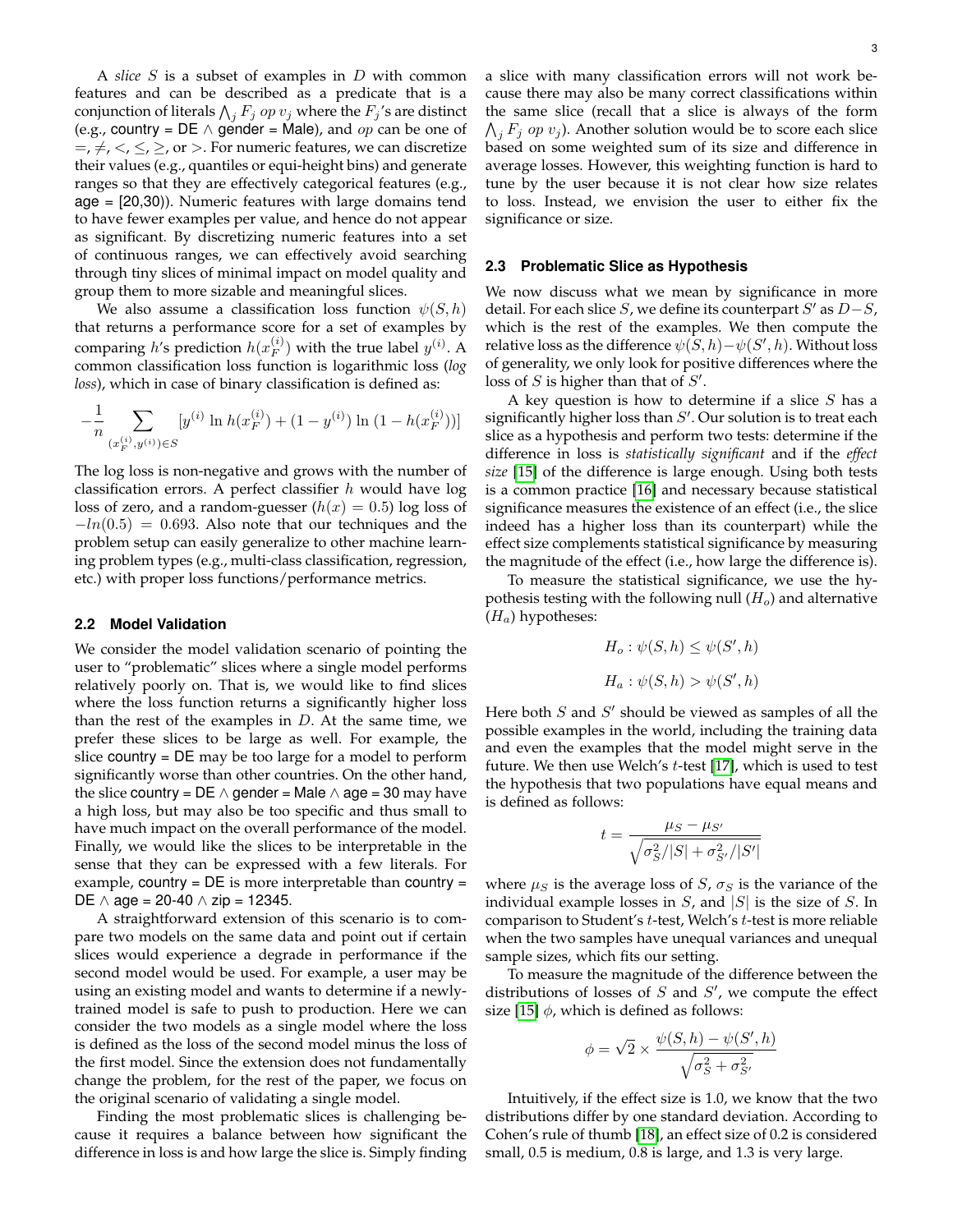<span id="page-3-1"></span>

(c) Interactive Visualizations

Fig. 1: The Slice Finder architecture: (a) Data is loaded into a Pandas DataFrame, (b) Slice Finder performs automated data slicing and false discovery control to find the top $k$  large problematic slices, and (c) Slice Finder provides interactive visualizations.

#### **2.4 Problem Definition**

For two slices S and S', we say that  $S \prec S'$  if S precedes  $S'$  when ordering the slices by increasing number of literals, decreasing slice size, and decreasing effect size. Then the goal of Slice Finder is to identify *problematic slices* as follows:

<span id="page-3-3"></span>**Definition 1.** *Given a positive integer* k*, an effect size threshold* T*, and a significance level* α*, find the top-*k *slices sorted by the ordering* ≺ *such that:*

- *(a) Each slice* S *has an effect size at least* T*,*
- *(b) The slice is statistically significant,*
- *(c) No slice can be replaced with one that has a strict subset of literals and satisfies the above two conditions.*

The top- $k$  slices do not have to be distinct, e.g., country = DE and education = Bachelors overlap in the demographic of Germany with a Bachelors degree. In a user's point of view, setting the effect size threshold  $T$  may be challenging, so Slice Finder provides a slider for  $T$  that can be used to explore slices with different degrees of problematicness (see Section [3.3\)](#page-6-1).

# <span id="page-3-0"></span>**3 SYSTEM ARCHITECTURE**

Underlying the Slice Finder system is an extensible architecture (Figure [1\)](#page-3-1) that combines automated data slicing and interactive visualization tools. Slice Finder loads the validation data set into a Pandas DataFrame [\[19\]](#page-11-17). The DataFrame supports indexing individual examples, and each data slice keeps a subset of indices instead of a copy of the actual data examples. Slice Finder provides basic slice operators (e.g., intersect) based on the indices; only when evaluating the machine learning model on a given slice does Slice Finder access the actual data by the indices to test the model. The Pandas library also provides a number of options to deal with dirty data and missing values. For example, one can drop *NaN* (missing values) or any values that deviate from the column types as necessary.

Once the data is loaded into a DataFrame, Slice Finder processes it to identify the problematic slices and allows the user to explore them. Slice Finder searches for problematic slices either by training a CART decision tree around misclassified examples or by performing a more exhaustive search on a lattice of slices. Both search strategies progress in a top-down manner until they find the top- $k$ problematic slices. The decision tree approach materializes the tree model and traverses the tree to find problematic slices. In lattice searching, Slice Finder traverses a lattice of slices to find the slices. This top-down approach allows Slice Finder to quickly respond to new request queries that use different  $k$ , as described in Section [3.3.](#page-6-1) As Slice Finder searches through a large number of slices, some slices might appear problematic by chance (i.e., multiple comparisons problem [\[20\]](#page-11-18)). Slice Finder controls such a risk by applying a marginal false discovery rate (mFDR) controlling procedure called  $\alpha$ -investing [\[20\]](#page-11-18), [\[21\]](#page-11-19) in order to find statistically significant slices among a stream of slices. Lastly, even a handful of problematic slices can be overwhelming to the user, since she may need to take action (e.g., deeper analyses or model debugging) on each slice. Hence, it is important to enable the user to quickly browse through the slices by slice size and effect size. To this end, Slice Finder provides interactive visualization tools for the user to explore the recommended slices.

The following subsections describe the Slice Finder components in detail. Section [3.1](#page-3-2) introduces the automated data slicing approaches without false discovery control, Section [3.2](#page-5-0) discusses the false discovery control, and Section [3.3](#page-6-1) describes the interactive visualization.

#### <span id="page-3-2"></span>**3.1 Automated Data Slicing**

As mentioned earlier, the goal of this component is to automatically identify problematic slices for model validation. To motivate the development of the two techniques that we mentioned (decision tree and lattice searching), let us first consider a simple baseline approach that identifies the problematic slices through clustering. And then, we discuss two automated data slicing approaches used in Slice Finder that improve on the clustering approach.

#### *3.1.1 Clustering*

The idea is to cluster similar examples together and take each cluster as an arbitrary data slice. If a test model fails on any of the slices, then the user can examine the data examples within or run a more complex analysis to fix the problem. This is an intuitive way to understand the model and its behavior (e.g., predictions) [\[7\]](#page-11-6)–[\[9\]](#page-11-7); we can take a similar approach to the automated data slicing problem. The hope is that similar examples would behave similarly even in terms of data or model issues.

Clustering is a reasonable baseline due to its ease of use, but it has major drawbacks: first, it is hard to cluster and explain high dimensional data. We can reduce the dimensionality using principled component analysis (PCA) before clustering, but many features of clustered examples (in its original feature vector) still have high variance or high cardinality of values. Unlike an actual data slice filtered by certain features, this is hard to interpret unless the user can manually go through the examples and summarize the data in a meaningful way. Second, the user has to specify the number of clusters, which affects crucially the quality of clusters in both metrics and size. As we want slices that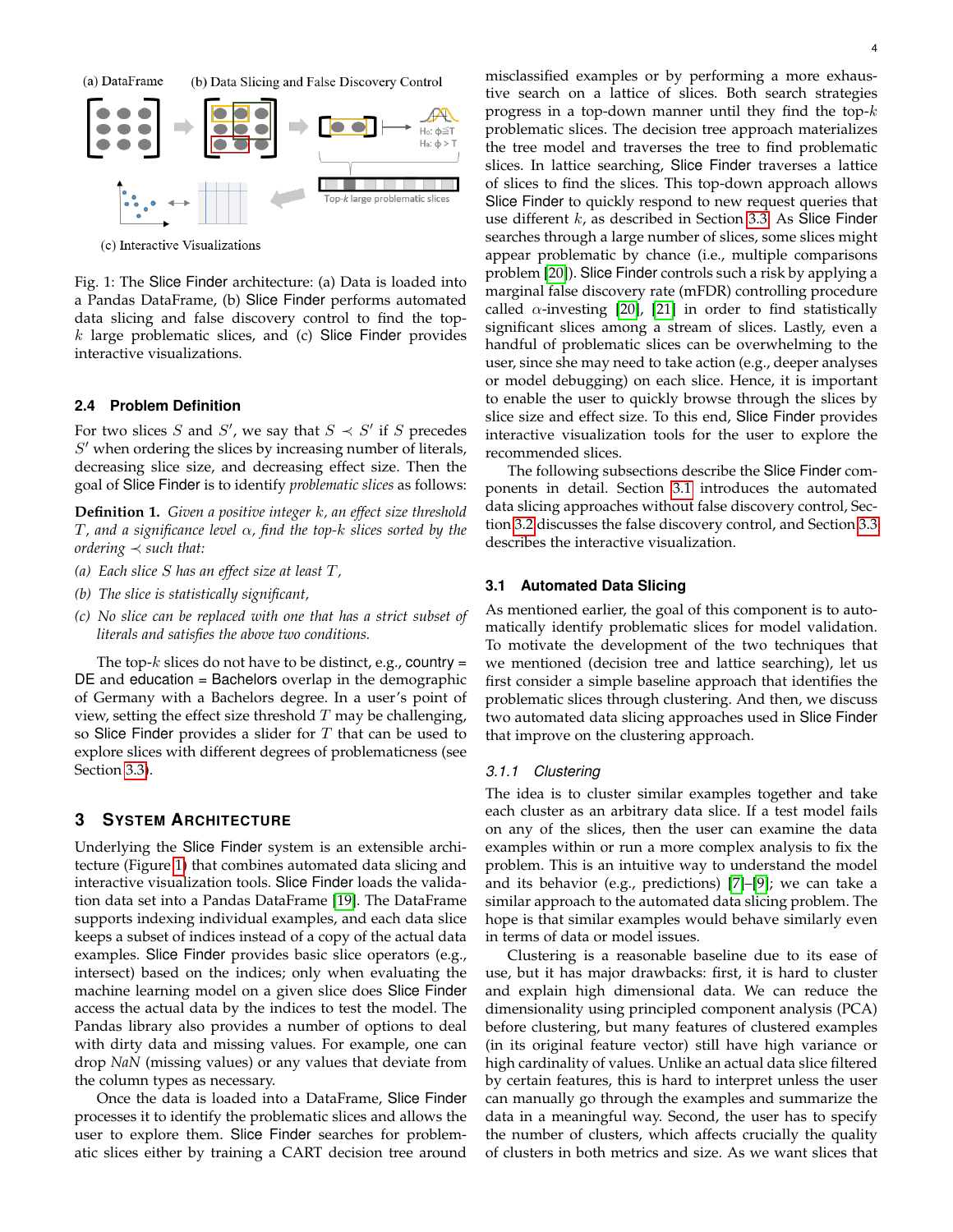<span id="page-4-1"></span>

Fig. 2: A lattice hierarchy of slices. In contrast with a decision tree, the search is more exhaustive and covers all possible feature combinations.

are problematic and large (more impact for model quality), this is a key parameter, which is hard to tune. The two techniques that we present next overcome these deficiencies.

#### *3.1.2 Decision Tree Training*

To identify more interpretable problematic slices, we train a decision tree that can classify which slices are problematic. The output is a partitioning of the examples into the slices defined by the tree. For example, a decision tree could produce the slices  $\{A > v, A \le v \land B > w, A \le v \land B \le w\}.$ For numeric features, this kind of partitioning is natural. For categorical features, a common approach is to use one-hot encoding where all possible values are mapped to columns, and the selected value results in the corresponding column to have a value 1. We can also directly handle categorical features by splitting a node using tests of the form  $A = v$ and  $A \neq v$ .

To use a decision tree, we start from the root slice (i.e., the entire dataset) and go down the decision tree to find the top- $k$  problematic slices in a breadth-first traversal. The decision tree can be expanded one level at a time where each leaf node is split into two children that minimize impurity. The slices of each level are sorted by the  $\prec$  ordering and then filtered based on whether they have large-enough effect sizes and are statistically significant. The details of the filtering are similar to lattice searching, which we describe in Section [3.1.3.](#page-4-0) The searching terminates when either  $k$  slices are found or there are no more slices to explore.

The decision tree approach has the advantage that it has a natural interpretation, since the leaves directly correspond to slices. In addition, if the decision tree only needs to be expanded a few levels to find the top- $k$  problematic slices, then the slice searching can be efficient. On the other hand, the decision tree approach optimizes on the classification results and may not find all problematic slices according to Definition [1.](#page-3-3) For example, if some feature is split on the root node, then it will be difficult to find single-feature slices for other features. In addition, a decision tree always partitions the data, so even if there are two problematic slices that overlap, at most one of them will be found. Another downside is that, if a decision tree gets too deep with many levels, then it starts to become uninterpretable as well [\[22\]](#page-11-20).

#### <span id="page-4-0"></span>*3.1.3 Lattice Searching*

The lattice searching approach considers a larger search space where the slices form a lattice, and problematic slices

#### **Algorithm 1:** Lattice Searching Algorithm

```
Input : Lattice root R, max. number of slices to return k,
         effect size threshold T, significance level \alphaOutput: Problematic slices S
1 S = []2 C = PriorityQueue() /* candidates for
   significance testing sorted by ≺ */
3 N = [] /* non-problematic slices */
4 L = 1 /* number of literals */
5 E = Exp and Slices({R}, L)/* expand root slice */
6 W = \alpha /* initialize \alpha wealth */
7 while True do
8 for slice \in E do
9 if EffectSize(slice) \geq T then
10 | | C.push(slice)
11 else
12 | | N.append(slice)
13 while C not empty do
14 \qquad slice = C.pop()15 if IsSignif icant(slice, W) then
16 | | S.append(slice)
17 if |S| = k then
18 18 return S
19 | W = UpdateWeather, 1)20 else
21 | N.append(slice)
22 | | W = UpdateWeather23 L += 124 E = Exp and Slices(N, L)25 if E is empty then
26 break
27 return S
```
<span id="page-4-2"></span>can overlap with one another. We assume that slices only have equality literals, i.e.,  $\bigwedge_i F_i = v_i$ . In contrast to the decision tree training approach, lattice searching can be more expensive because it searches overlapping slices.

Figure [2](#page-4-1) illustrates how slices can be organized as a lattice. Lattice searching performs a breadth-first search and efficiently identifies problematic slices as shown in Algorithm [1.](#page-4-2) As a pre-processing step, Slice Finder takes the training data and discretizes numeric features. For categorical features that contain too many values (e.g., IDs are unique for each example), Slice Finder uses a heuristic where it considers up to the  $N$  most frequent values and places the rest into an "other values" bucket. The possible slices of these features form a lattice where a slice  $S$  is a parent of every  $S$  with one more literal.

Slice Finder finds the top- $k$  interpretable and large problematic slices sorted by the  $\prec$  order by traversing the slice lattice in a breadth-first manner, one level at a time. Initially Slice Finder considers the slices that are defined with one literal. For each slice, Slice Finder checks if it has an effect size at least  $T$  (using the  $EffectSize$  function) and adds it to the priority queue  $C$ , which contains candidate slices that are sorted by the  $\prec$  order. Next, Slice Finder pops slices from  $C$  and tests for statistical significance using the *IsSignificant* function. The testing can be done using  $\alpha$ investing, which we discuss in Section [3.2.](#page-5-0) Sorting the slices in the middle of the process using  $C$  is important for the  $\alpha$ -investing policy used by Slice Finder as we explain later.

Each slice that has both a large enough effect size and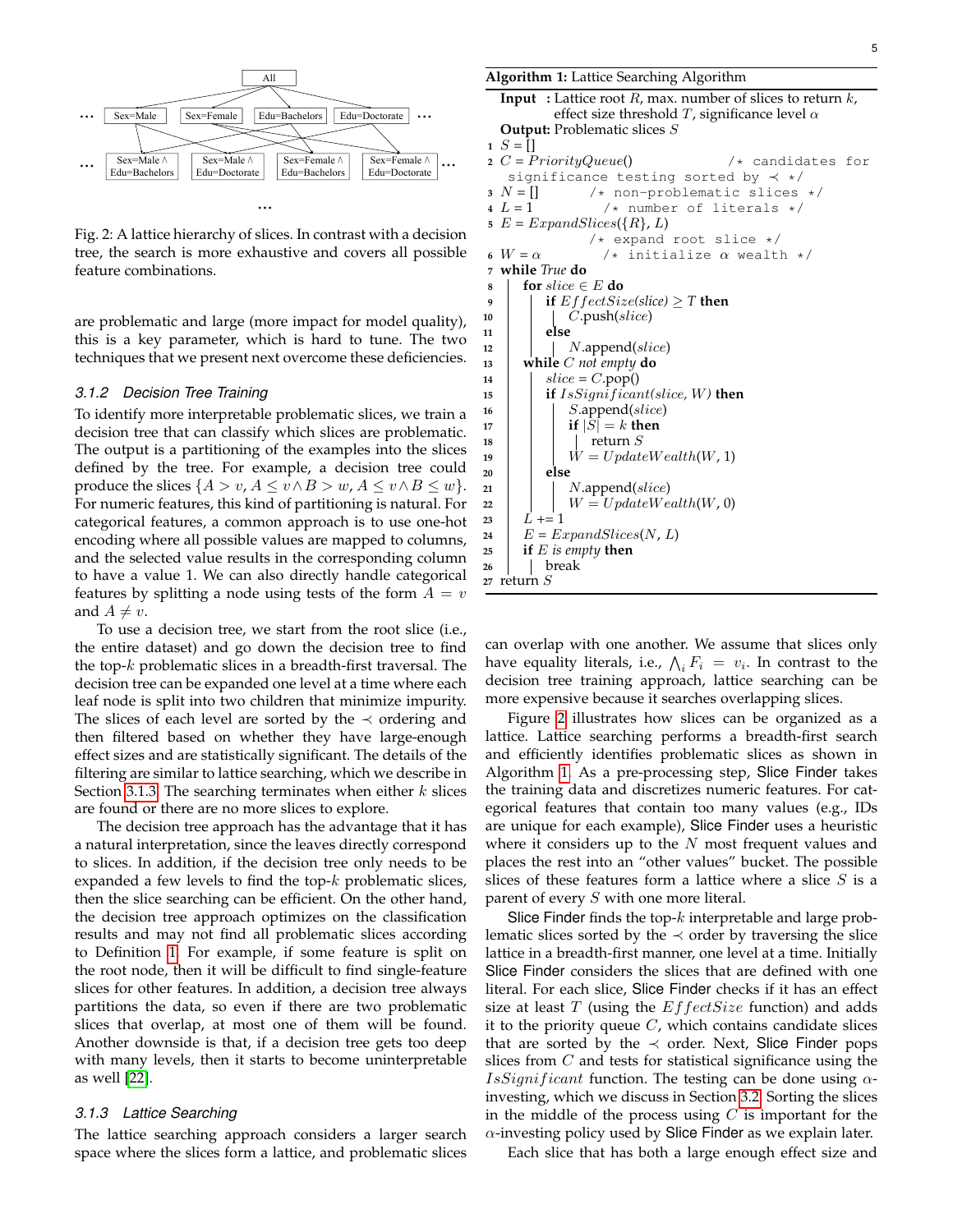is statistically significant is added to  $N$  and later expanded using the *ExpandSlices* function where we generate each new slice by adding a literal, only if the resulting slice is not subsumed by a previously-identified problematic slice. The intuition is that any subsumed (expanded) slice contains a subset of the examples of its parent and is smaller with more filter predicates (less interpretable); thus, we do not expand larger and already problematic slices. By starting from the slices whose predicates are single literals and expanding only non-problematic slices with one additional literal at a time (i.e., top-down search from lower order slices to higher order slices), we can generate a superset of all candidate slices. Depending on whether each slice satisfies the two conditions, Slice Finder updates the  $\alpha$ -wealth accordingly using the  $UpdateWeather$  function (details on the updating strategy are discussed in Section [3.2\)](#page-5-0).

**Example 2.** *Suppose there are three features* A*,* B*, and* C *with the possible values*  $\{a_1\}$ ,  $\{b_1, b_2\}$ , and  $\{c_1\}$ , respectively. Also *say* k *= 2, and the effect size threshold is* T*. Initially, the root slice is expanded to the slices*  $A = a_1$ ,  $B = b_1$ ,  $B = b_2$ , and  $C = c_1$ , *which are inserted into* E*. Among them, suppose that only* A =  $a_1$  *has an effect size at least* T *while the others do not. Then*  $A =$ a<sup>1</sup> *is added to* C *for significance testing while the rest are added to*  $N$ *. Next,*  $A = a_1$  *is popped from*  $C$  *and is tested for statistical significance. Suppose the slice is significant and is thus added to S*. Since *C* is now empty, the slices in *N* are expanded to  $B = b_1$  $∧$   $C = c<sub>1</sub>$  *and*  $B = b<sub>2</sub> ∧ C = c<sub>1</sub>$ *, which are not subsumed by the problematic slice*  $A = a_1$ . If  $B = b_1 \wedge C = c_1$  *is larger and has both an effect size at least* T *and is statistically significant, then the final result is*  $[A = a_1, B = b_1 \wedge C = c_1].$ 

The following theorem formalizes the correctness of this algorithm for the slice-identification problem. The proof is a straightforward proof-by-contradiction and is omitted.

**Theorem 1.** *The* Slice Finder *slices identified by Algorithm [1](#page-4-2) satisfy Definition [1.](#page-3-3)*

#### *3.1.4 Scalability*

Slice Finder optimizes its search by expanding the filter predicate by one literal at a time. Unfortunately, this strategy does not solve the scalability issue of the data slicing problem completely, and Slice Finder could still search through an exponential number of slices, especially for large highdimensional data sets. To this end, Slice Finder also takes the following two approaches for speeding up search.

**Parallelization:** For lattice searching, evaluating a given model on a large number of slices one-by-one (sequentially) can be very expensive. In particular, computing the effect sizes is the performance bottleneck. So instead, Slice Finder can distribute effect size evaluation jobs (lines 8–12 in Algorithm [1\)](#page-4-2) by keeping separate priority queues  $E_d$  for the different number of literals  $d$ . The idea is that workers take slices from the current  $E$  in a round-robin fashion and evaluate them asynchronously; the workers push slices that have high effect sizes to the  $C$  priority queue (for hypothesis testing) as they finish evaluating the slices. The significance testing on the slices in  $C$  can be done by a single worker because the slices have already been filtered by effect size, and the significance testing can be done efficiently. In addition, the added memory and communication overheads

are negligible compared to the time for computing the effect sizes. If C is empty, but  $|S| < k$ , Slice Finder moves onto the next queue  $E_{d+1}$  and continues searching until  $|S| = k$ .

For DT, our current implementation does not support parallel learning algorithms for constructing trees. However, there exist a number of highly parallelizable learning processes for decision trees [\[23\]](#page-11-21), which Slice Finder could implement to make DT more scalable.

**Sampling:** Slice Finder can also scale by running on a sample of the entire dataset. The runtime of Slice Finder is proportional to the sample size, assuming that the runtime for the test model is constant for each example. By taking a sample, however, we also run the risk of false positives (non-problematic slices that appear problematic) and false negatives (problematic slices that appear non-problematic or completely disappear from the sample) due to a decreased number of examples. Since we are interested in large slices that are more impactful to model quality, we can disregard smaller false negatives that may have disappeared from the sample. In Section [5.5,](#page-8-0) we show that even for small sample sizes, most of the problematic slices can still be found. In Section [3.2,](#page-5-0) we perform significance testing to filter slices that falsely appear as problematic or non-problematic.

#### <span id="page-5-0"></span>**3.2 False Discovery Control**

As Slice Finder finds more slices for testing, there is also the danger of finding more "false positives" (Type-1 errors), which are slices that are not statistically significant. Slice Finder controls false positives in a principled fashion using  $\alpha$ -investing [\[20\]](#page-11-18). Given an  $\alpha$ -wealth (overall Type I error rate)  $\alpha$ ,  $\alpha$ -investing spends this over multiple comparisons, while increasing the budget  $\alpha$  towards the subsequent tests with each rejected hypothesis. This so called pay-out (increase in  $\alpha$ ) helps the procedure become less conservative and puts more weight on more likely to be faulty null hypotheses. More specifically, an alpha-investing rule determines the wealth for the next test in a sequence of tests. This effectively controls marginal false discovery rate at level  $\alpha$ :

$$
\frac{\mathbb{E}(V)}{\mathbb{E}(R)} \le \alpha
$$

Here,  $V$  is the number of false discoveries and  $R$  the number of total discoveries returned by the procedure. Slice Finder uses  $\alpha$ -investing, mainly because it allows more interactive multiple hypothesis error control with an unspecified number of tests in any order. On the contrary, more restricted multiple hypothesis error control techniques, such as Bonferroni correction and Benjamini-Hochberg procedure [\[10\]](#page-11-8) fall short as they require the total number of tests  $m$  in advance or become too conservative as  $m$  grows large.

While there are different  $\alpha$ -investing policies [\[21\]](#page-11-19) for testing a sequence of hypotheses, we use a policy called *Bestfoot-forward*. Recall our exploration strategy orders slices by decreasing slice size and effect size. As a result, the initial slices also tend to be statistically significant as well. The Best-foot-forward policy also assumes that many of the true discoveries are found early on and aggressively invests all  $\alpha$ -wealth on each hypothesis instead of saving some for subsequent hypotheses.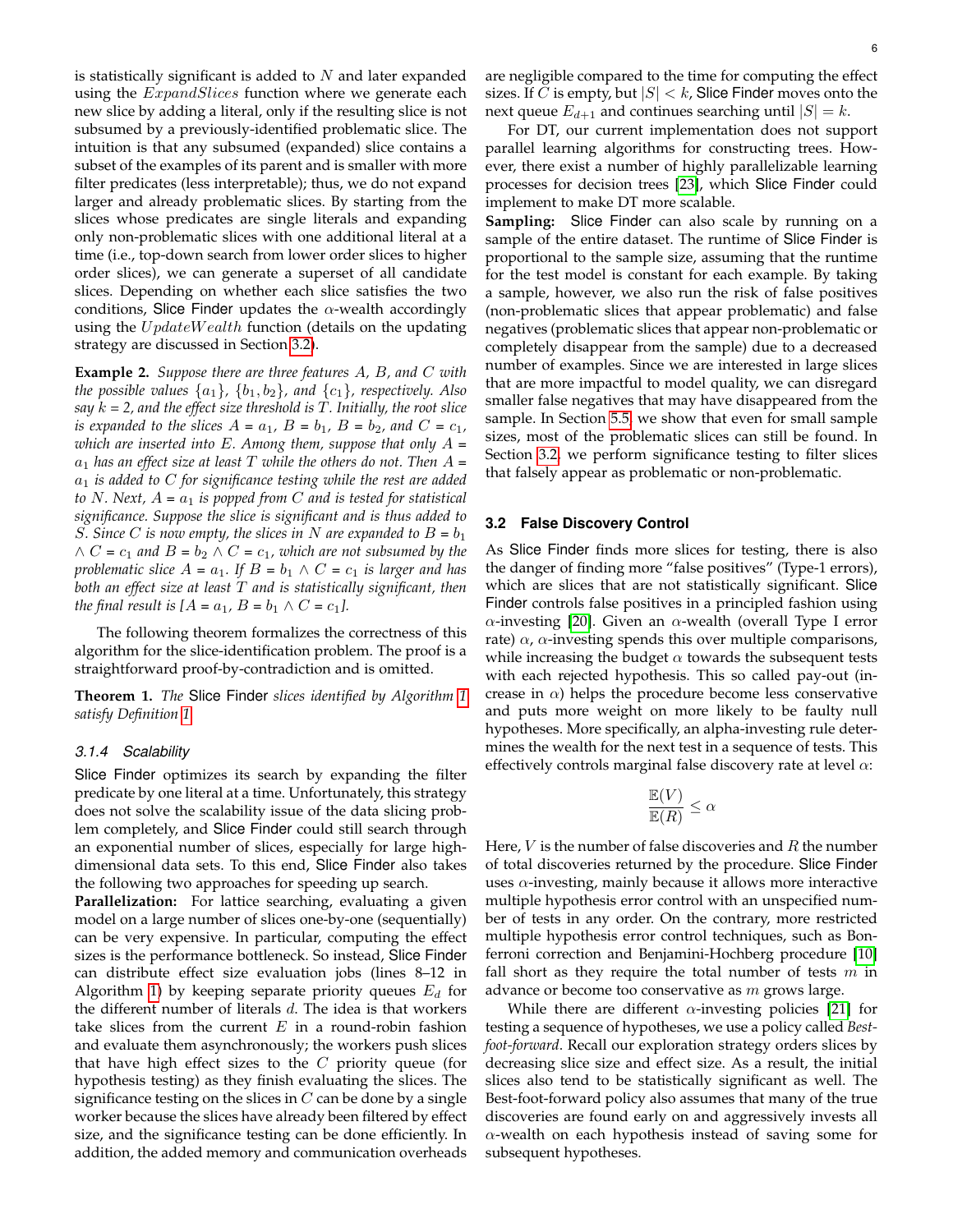<span id="page-6-2"></span>



Fig. 3: The Slice Finder GUI helps users quickly browse through problematic slices by effect size and slice size on a scatter plot (A) and see a slice summary by hovering over any point (B); the user can sort slices by any metric and select on the scatter plot or table view. The selections are highlighted on the linked views  $(C)$ . The user can also explore the top- $k$  large problematic slices by varying the effect size threshold using the slider (*min eff size*) on the bottom left corner (D).

## <span id="page-6-1"></span>**3.3 Interactive Visualization Tool**

Slice Finder interacts with users through the GUI in Figure [3.](#page-6-2) **A**: On the left side is a scatter plot that shows the (size, effect size) coordinates of all slices. This gives an overview of the top- $k$  problematic slices, which allows the user to quickly browse through large and also problematic slices and compare slices to each other. **B**: Whenever the user hovers a mouse over a dot, the slice description, size, effect size, and metric (e.g., log loss) are displayed next to it. If a set of slices are selected, their details appear on the table on the right-hand side, **C**: On the table view, the user can sort slices by any metrics on the table. On the bottom, **D**: Slice Finder provides configurable sliders for adjusting  $k$  and  $T$ . Slice Finder materializes all the problematic slices ( $\phi \geq T$ ) as well as the non-problematic slices ( $\phi < T$ ) searched already. If  $T$  decreases, we just need to reiterate the slices explored until now to find the top- $k$  slices. If  $T$  increases, then the current slices may not be sufficient, depending on  $k$ , so we continue searching the slice tree or lattice. This interaction is possible because Slice Finder looks for the top- $k$  slices in a top-down manner.

# <span id="page-6-0"></span>**4 USING** Slice Finder **FOR MODEL FAIRNESS**

In this section, we look at model fairness as a potential use case of Slice Finder where identifying problematic slices can be a preprocessing step before more sophisticated analyses on fairness on the slices. As machine learning models are increasingly used in sensitive applications, such as predicting whether individuals will default on loans [\[24\]](#page-11-22), commit crime [\[25\]](#page-11-23), or survive intensive hospital care [\[26\]](#page-11-24), it is essential to make sure the model performs equally well for all demographics to avoid discrimination. However, models may fail this property for various reasons: bias in data collection, insufficient data for certain slices, limitations in the model training, to name a few cases.

Model fairness has various definitions depending on the application and is thus non-trivial to formalize [\[27\]](#page-11-25). While many metrics have been proposed [\[24\]](#page-11-22), [\[28\]](#page-11-26)–[\[30\]](#page-11-27), there is no widely-accepted standard, and some definitions are even at odds. In this paper, we focus on a relatively common definition, which is to find the data where the model performs relatively worse using some of these metrics, which fits into the Slice Finder framework.

Using our definition of fairness, Slice Finder can be used to quickly identify interpretable slices that have fairness issues without having to specify the sensitive features in advance. Here, we demonstrate how Slice Finder can be used to find any unfairness of the model with equalized odds [\[24\]](#page-11-22). Namely, we explain how our definition of a problematic slice using effect size also conforms to the definition of equalized odds. Slice Finder is also generic and supports any fairness metric that can be expressed as a scoring function. Any subsequent analysis of fairness on these slices can be done afterwards.

Equalized odds requires a predictor  $\hat{Y}$  (e.g., a classification model  $h$  in our case) to be independent of protected or sensitive feature values  $A \in \{0,1\}$  (e.g., gender = Male or gender = Female) conditional on the true outcome  $Y$  [\[24\]](#page-11-22). In binary classification ( $y \in \{0, 1\}$ ), this is equivalent to:

$$
Pr{\hat{Y} = 1 | A = 0, Y = y} = Pr{\hat{Y} = 1 | A = 1, Y = y}
$$

Notice that equalized odds is essentially matching true positive rates (*tpr*) in case of  $y = 1$  or false negative rates (*fnr*) otherwise.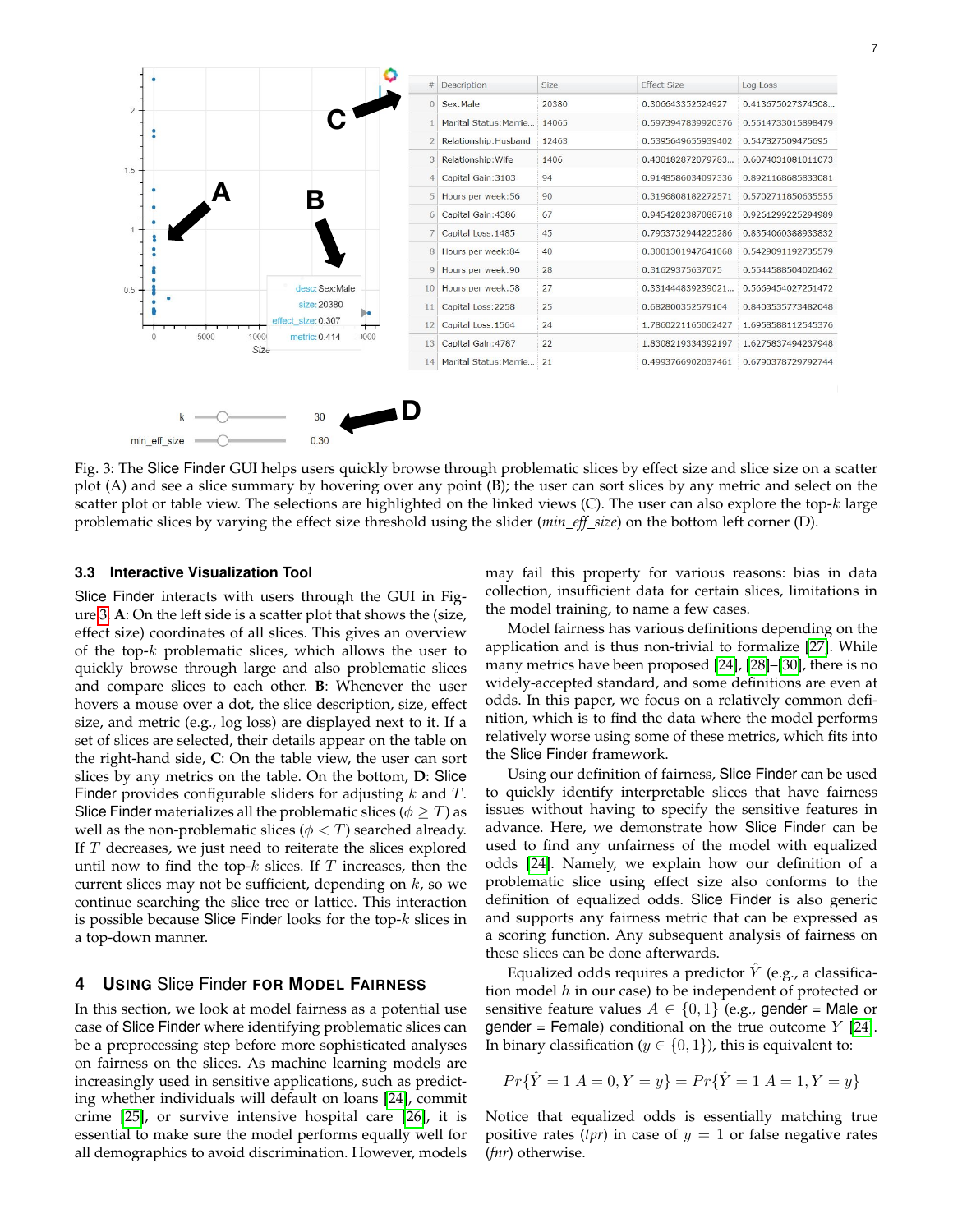Slice Finder can be used to identify slices where the model is potentially discriminatory; a machine learning practitioner can easily identify feature dimensions of the data, without having to manually consider all feature value pair combinations, on which a deeper analysis and potential model fairness adjustments are needed. The problematic slices with  $\phi \geq T$  suffer from higher loss (lower model accuracy in case of log loss) compared to the counterparts. If one group is enjoying a better rate of accuracy over the other, then it is a good indication that the model is biased. Namely, accuracy is a weighted sum of *tpr* and *fnr* by their proportions, and thus, a difference in accuracy means there are differences in *tpr* and false positive rate  $(fpr = 1 - tpr)$ , assuming there are any positive examples. As equalized odds requires matching *tpr* and *fpr* between the two demographics (a slice and its counterpart), Slice Finder using  $\psi$  can identify slices to show that the model is potentially discriminatory. In case of the gender = Male slice above, we flag this as a signal for discriminatory model behavior because the slice is defined over a sensitive feature and has a high effect size.

There are other standards, but equalized odds ensures that the prediction is non-discriminatory with respect to a specified protected attribute (e.g., gender), without sacrificing the target utility (i.e., maximizing model performance) too much [\[24\]](#page-11-22).

## <span id="page-7-0"></span>**5 EXPERIMENTS**

In this section, we compare the two Slice Finder approaches (decision tree and lattice search) with the baseline (clustering). For the clustering approach, we use the  $k$ -means algorithm. We address the following key questions:

- How accurate and efficient is Slice Finder?
- What are the trade-offs between the slicing techniques?
- What is the impact of adjusting the effect size threshold T?
- Are the identified slices interpretable enough to understand the model's performance?
- How effective is false discovery control using  $\alpha$ investing?

#### **5.1 Experimental Setup**

We used the following two problems with different datasets and models to compare how the three different slicing techniques – lattice search (LS), decision tree (DT), and clustering (CL) – perform in terms of recommended slice quality as well as their interpretability.

- *Census Income Classification:* We trained a random forest classifier (Example [1\)](#page-0-1) to predict whether the income exceeds \$50K/yr based on the UCI census data [\[31\]](#page-12-0). There are 15 features and 30K examples.
- *Credit Card Fraud Detection:* We trained a random forest classifier to predict fraudulent transactions among credit card transactions [\[32\]](#page-12-1). This dataset contains transactions that occurred over two days, where we have 492 frauds out of 284k transactions (examples), each with 29 features. Because the data set is heavily imbalanced, we first undersample non-fraudulent transactions to balance

As we shall see, the two datasets – Census Income and Credit Card Fraud – have different characteristics and are thus useful for comparing the behaviors of the decision tree and lattice search algorithms. In addition, we also use a synthetic dataset when necessary. The main advantage of using synthetic data is that it gives us more insights into the operations of Slice Finder. In Sections [5.2](#page-7-1)[–5.6,](#page-9-0) we assume that all slices are statistically significant for simplicity and separately evaluate statistical significance in Section [5.7.](#page-9-1)

**Accuracy Measure:** Since problematic slices may overlap, we define *precision* to be the fraction of examples in the union of the slices identified by the algorithm being evaluated that also appear in actual problematic slices. Similarly, *recall* is defined as the fraction of the examples in the union of actual problematic slices that are also in the identified slices. Finally, *accuracy* is the harmonic mean of precision and recall.

# <span id="page-7-1"></span>**5.2 Problematic Slice Identification**

An important question to answer is whether Slice Finder can indeed find the most problematic slices, in the user's point of view. Unfortunately for the real datasets, we do not know what are the true problematic slices, which makes our evaluation challenging. Instead, we *add new problematic slices* by randomly perturbing labels and focus on finding those slices. While Slice Finder may find both new and existing problematic slices, our evaluation will only be whether Slice Finder finds the new problematic slices.

We first experiment on a synthetic dataset and compare the performances of LS, DT, and CL. We then experiment on the real datasets and show similar results.

#### *5.2.1 Synthetic Data*

We generate a simple synthetic dataset where the generated examples have two discretized features  $F_1$  and  $F_2$  and can be classified into two classes  $-0$  and  $1$  – perfectly. We make the model use this decision boundary and do not change it further. Then we add problematic slices by choosing random possibly-overlapping slices of the form  $F_1 = A$ ,  $F_2 = B$ , or  $F_1 = A \wedge F_2 = B$ . For each slice, we flip the labels of the examples with 50% probability. Note that this perturbation results in the worst model accuracy possible.

Figure [4\(](#page-8-1)a) shows the accuracy comparison of LS, DT, and CL on synthetic data. As the number of recommendations increases, LS consistently has a higher accuracy than DT because LS is able to better pinpoint the problematic slices including overlapping ones while DT is limited in the sense that it only searches non-overlapping slices. For CL, we only evaluated the clusters with effect sizes at least  $T$ . Even so, the accuracy is much lower than those of LS and DT.

## *5.2.2 Real Data*

We also perform a similar experiment using the Census Income dataset where we generate new problematic slices on top of the existing data by randomly choosing slices and flipping labels with 50% probability. Compared to the synthetic data, the existing data may also have problematic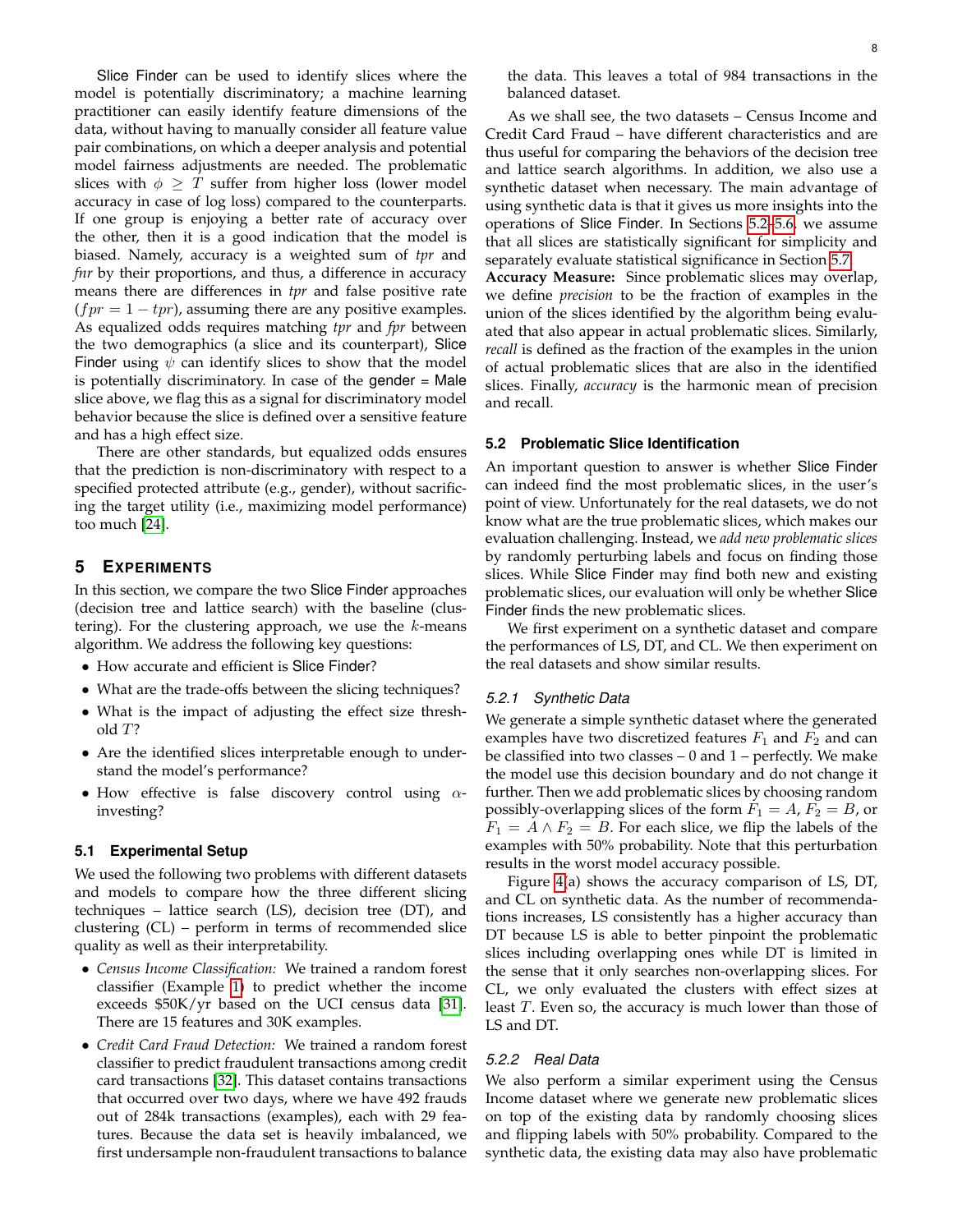<span id="page-8-1"></span>

Fig. 4: Accuracy comparison of finding problematic slices using (a) synthetic data and (b) real data.

<span id="page-8-2"></span>

Fig. 5: Effect size comparisons between different data slicing approaches  $(T = 0.4)$ .

slices, which we do not evaluate because we do not know what they are. Figure [4\(](#page-8-1)b) shows similar comparison results between LS, DT, and CL. The accuracies of LS and DT are lower than those in the synthetic data experiments because some of the identified slices may be problematic slices in the existing data, but are considered incorrect when evaluated.

## **5.3 Large Problematic Slices**

Figures [5](#page-8-2) and [6](#page-8-3) show how LS and DT outperform CL in terms of average slice size and average effect size on the real datasets. CL starts with the entire dataset where the number of clusters (i.e., recommendations) is 1. CL produces large clusters that have very low effect sizes where the average is around 0.0 and sometimes even negative, which means some slices are not problematic. The CL results show that grouping similar examples does not necessarily guide users to problematic slices. In comparison, LS and DT find smaller slices with effect sizes above the threshold  $T = 0.4$ .

LS and DT show different behaviors depending on the given dataset. When running on the Census Income data, both LS and DT are able to easily find up to  $k = 10$ problematic slices with similar effect sizes. Since LS generally has a larger search space than DT where it also considers overlapping slices, it is able to find larger slices as a result. When running on the Credit Card Fraud data, DT has a harder time finding enough problematic slices. The reason is that DT initially finds a large problematic slice, but then needs to generate many levels of the decision tree to find additional problematic slices because it only considers non-overlapping slices. Since a decision tree is designed to partition data to minimize impurity, the slices found deeper

<span id="page-8-3"></span>

Fig. 6: Average slice size (unit is 1000) comparisons between different data slicing approaches  $(T = 0.4)$ .

down the tree tend to be smaller and "purer," which means the problematic ones have higher effect sizes. Lastly, DT could not find more than 7 problematic slices because the leaf nodes were too small to split further. These results show that, while DT may search a level of a decision tree faster than LS searching a level of a lattice, it may have to search more levels of the tree to make the same number of recommendations.

## **5.4 Adjusting Effect Size Threshold** T

Figure [7](#page-9-2) shows the impact of adjusting the effect size threshold  $T$  on LS and DT. For a low  $T$  value, there are more slices that can be problematic. Looking at the Census Income data, LS indeed finds larger slices than those found by DT, although they have relatively smaller effect sizes as a result. As T increases, LS is forced to search smaller slices that have high-enough effect sizes. Since LS still has a higher search space than DT, it does find slices with higher effect sizes when  $T$  is at least 0.4. The Credit Card Fraud data shows a rather different comparison. For small  $T$  values, recall that DT initially finds a large problematic slice, which means the average size is high, and the effect size small. As  $T$  increases, DT has to search many levels of the decision tree to find additional problematic slices. These additional slices are much smaller, which is why there is an abrupt drop in average slice size. However, the slices have higher effect sizes, which is why there is also a corresponding jump in the average effect size.

#### <span id="page-8-0"></span>**5.5 Scalability**

We evaluate the scalabilities of LS and DT against different sample fractions, degree of parallelization, and the number of top-k slices to recommend. All experiments were performed on the Census Income dataset.

Figure [8](#page-9-3) shows how the runtimes of LS and DT change versus the sampling fraction. For both algorithms, the runtime increases almost linearly with the sample size. We also measure the relative accuracy of the two algorithms where we compare the slices found in a sample with the slices found in the full dataset. For a sample fraction of 1/128, both LS and DT maintain a high relative accuracy of 0.88. These results show that it is possible to find most of the problematic slices using a fraction of the data, about two orders of magnitude faster.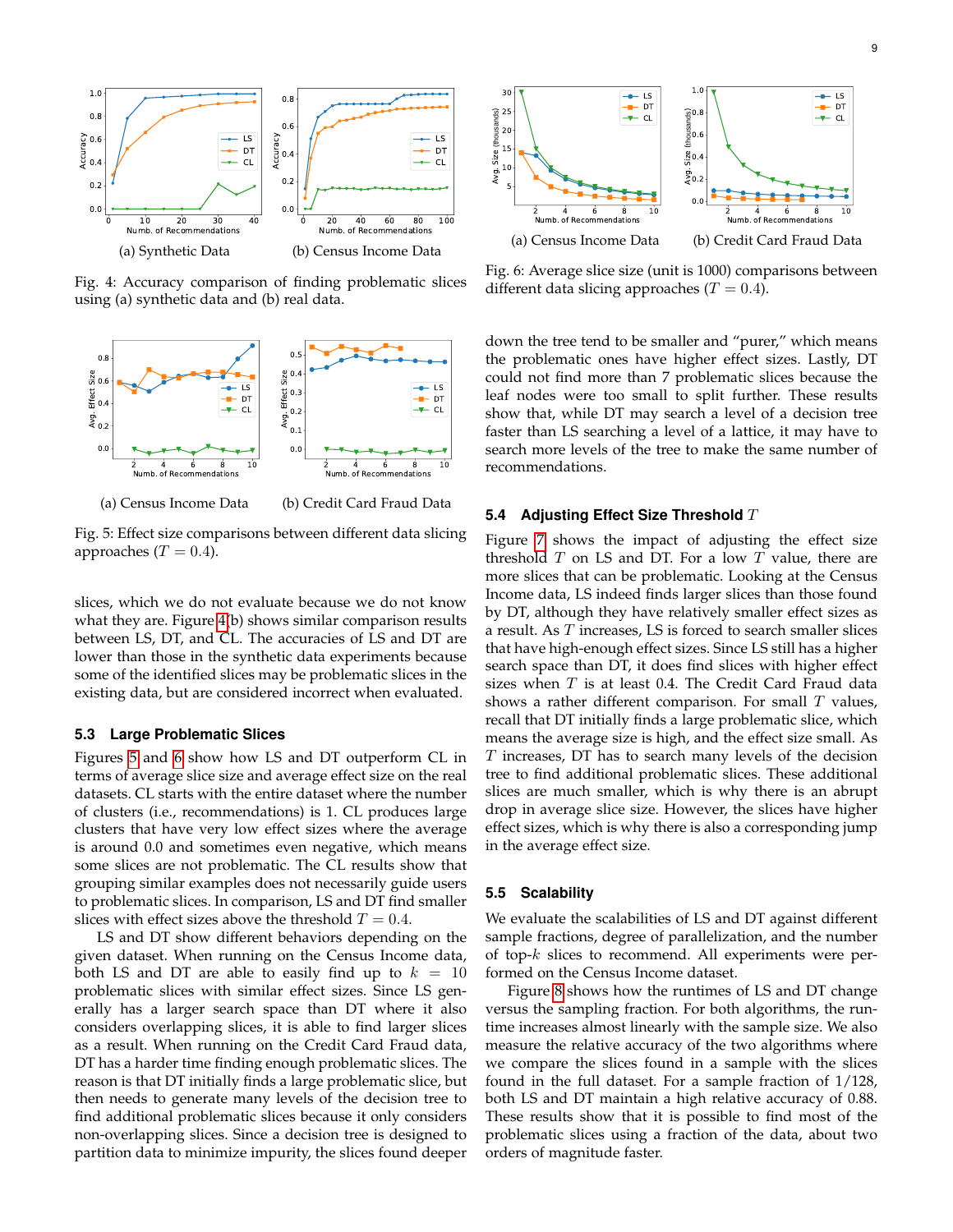<span id="page-9-2"></span>

Fig. 7: The impact of adjusting the effect size threshold  $T$  on average slice size and average effect size.

<span id="page-9-3"></span>

Fig. 8: Slice Finder (LS, DT) runtime (on a single node) and accuracy results using different sample sizes (Census Income data).

Figure [9\(](#page-9-4)a) illustrates how Slice Finder can scale with parallelization. LS can distribute the evaluation (e.g., effect size computation) of the slices with the same number of filter predicates to multiple workers. As a result, for the full Census Income data, increasing the number of workers results in better runtime. Notice that the marginal runtime improvement decreases as we add more workers. The results for DT are not shown here because the current implementation does not support parallel DT model training.

Figure [9\(](#page-9-4)b) compares the runtimes of LS and DT when the number of top- $k$  recommendations increase. For small  $k$  values less than 5, DT is faster because it searchers fewer slices to find  $k$  problematic ones. However, as  $k$  increases, DT needs to search through many levels of a decision tree and starts to run relatively slower than LS. Meanwhile, LS only searches the next level of the lattice if  $k$  is at least 70 at which point DT is again relatively faster. Thus, whether LS or DT is faster depends on  $k$  and how frequently

<span id="page-9-4"></span>

Fig. 9: (a) Slice Finder runtime results with increasing number of (a) parallel workers and (b) recommendations (Census Income data).

<span id="page-9-5"></span>

Fig. 10: (a) False discovery rate and (b) power comparison of the Bonferroni, Benjamini Hochberg, and  $\alpha$ -investing techniques (Census Income data).

## <span id="page-9-0"></span>**5.6 Interpretability**

An important feature of Slice Finder is that it can find interpretable slices that can help a user understand and describe the model's behavior using a few common features. A user without Slice Finder may have to go through all the misclassified examples (or clusters of them) manually to see if the model is biased or failing.

Table [2](#page-10-0) shows top-5 problematic slices from the two datasets using LS and DT. Looking at the top-5 slices found by LS from the Census Income data, the slices are easy to interpret with a few number of common features. We see that the Marital Status = Married-civ-spouse slice has the largest size as well as a large effect size, which indicates that the model can be improved for this slice. It is also interesting to see that the model fails for the people who are husbands or wives, but not for other relationships: own-child, not-infamily, other-relative, and unmarried. We also see slices with high capital gains tend to be problematic in comparison to the common case where the value is 0. In addition, the top-5 slices found by DT from the Census Income data can also be interpreted in a straightforward way, although having more literals makes the interpretation more tedious. Finally, the top-5 slices from the Credit Card Fraud data are harder (but still reasonable) to interpret because many feature names are anonymized (e.g., V14).

## <span id="page-9-1"></span>**5.7 False Discovery Control**

Even for a small data set (or sample), there can be an overwhelming number of problematic slices. The goal of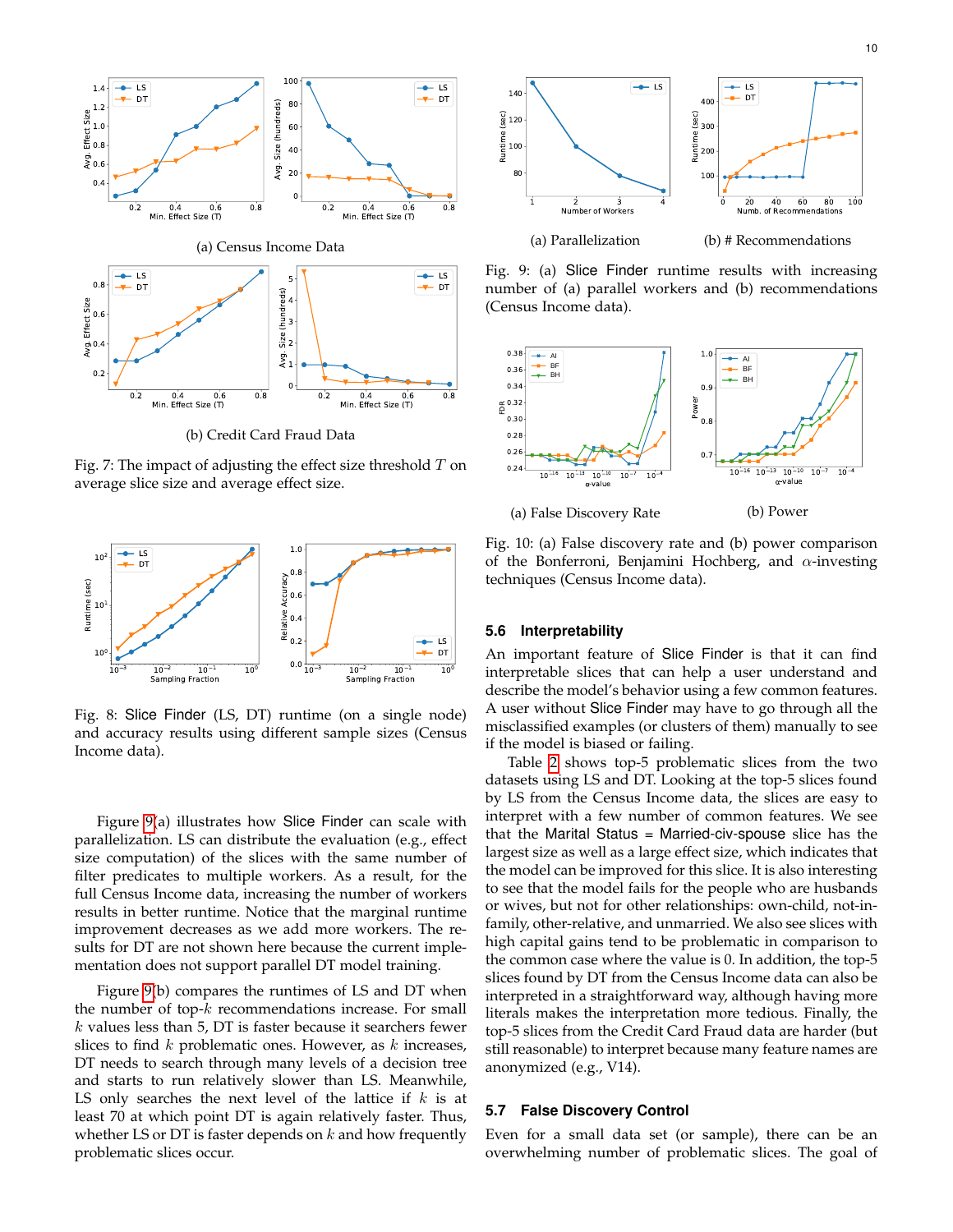<span id="page-10-0"></span>

| <b>Slice</b>                                                                                                                                  |                |       | # Literals Size   Effect Size |  |  |  |  |
|-----------------------------------------------------------------------------------------------------------------------------------------------|----------------|-------|-------------------------------|--|--|--|--|
| LS slices from Census Income data                                                                                                             |                |       |                               |  |  |  |  |
| Marital Status = Married-civ-spouse                                                                                                           |                | 14065 | 0.58                          |  |  |  |  |
| Relationship = Husband                                                                                                                        |                | 12463 | 0.52                          |  |  |  |  |
| Relationship = Wife                                                                                                                           |                | 1406  | 0.46                          |  |  |  |  |
| Capital Gain = 3103                                                                                                                           |                | 94    | 0.87                          |  |  |  |  |
| Capital Gain = 4386                                                                                                                           | $\mathbf{1}$   | 67    | 0.94                          |  |  |  |  |
| DT slices from Census Income data                                                                                                             |                |       |                               |  |  |  |  |
| Marital Status = Married-civ-spouse                                                                                                           |                | 14065 | 0.58                          |  |  |  |  |
| Marital Status $\neq$ Married-civ-spouse $\rightarrow$ Capital Gain > 7298 $\rightarrow$ Capital Gain < 8614 $\rightarrow$ Education-Num < 13 | $\overline{4}$ | 7     | 0.58                          |  |  |  |  |
| Marital Status $\neq$ Married-civ-spouse $\rightarrow$ Capital Gain $<$ 7298 $\rightarrow$ Education-Num $>$ 13 $\rightarrow$ Age $>$ 28      | 5              | 855   | 0.43                          |  |  |  |  |
| $\rightarrow$ Hours per week $>$ 44                                                                                                           |                |       |                               |  |  |  |  |
| Marital Status $\neq$ Married-civ-spouse $\rightarrow$ Capital Gain $<$ 7298 $\rightarrow$ Education-Num $>$ 13 $\rightarrow$ Age $<$ 28      | 5              | 5     | 1.07                          |  |  |  |  |
| $\rightarrow$ Capital Loss > 2231                                                                                                             |                |       |                               |  |  |  |  |
| Marital Status $\neq$ Married-civ-spouse $\rightarrow$ Capital Gain $<$ 7298 $\rightarrow$ Education-Num $>$ 13 $\rightarrow$ Age $>$ 28      | 6              | 101   | 0.47                          |  |  |  |  |
| $\rightarrow$ Hours per week $<$ 44 $\rightarrow$ Education-Num $\geq$ 15                                                                     |                |       |                               |  |  |  |  |
| LS slices from Credit Card Fraud data                                                                                                         |                |       |                               |  |  |  |  |
| $V14 = -3.69 - -1.00$                                                                                                                         | $\overline{2}$ | 98    | 0.45                          |  |  |  |  |
| $V7 = 0.94 - 23.48 \wedge V10 = -2.16 - -0.87$                                                                                                | 3              | 29    | 0.41                          |  |  |  |  |
| $V1 = 1.13 - 1.74 \wedge V25 = 0.48 - 0.71$                                                                                                   | $\overline{4}$ | 28    | 0.54                          |  |  |  |  |
| $V7 = 0.94 - 23.48 \wedge$ Amount = 270.54 - 4248.34                                                                                          | $\overline{4}$ | 28    | 0.53                          |  |  |  |  |
| $V10 = -2.16 - -0.87 \wedge V17 = 0.92 - 6.74$                                                                                                | 5              | 27    | 0.44                          |  |  |  |  |
| DT slices from Credit Card Fraud data                                                                                                         |                |       |                               |  |  |  |  |
| $V14 < -2.17 \rightarrow V10 > -1.52$                                                                                                         | 2              | 31    | 0.60                          |  |  |  |  |
| $V14 > -2.17 \rightarrow V4 > 0.76 \rightarrow V12 < -0.42$                                                                                   | 3              | 59    | 0.48                          |  |  |  |  |
| $V14 > -2.17 \rightarrow V4 < 0.76 \rightarrow V14 < -0.93 \rightarrow V2 < 1.04$                                                             | $\overline{4}$ | 23    | 0.42                          |  |  |  |  |
| V14 $\ge$ $-2.17 \rightarrow$ V4 $<$ 0.76 $\rightarrow$ V14 $\ge$ $-0.93 \rightarrow$ Amount $\ge$ 320                                        | $\overline{4}$ | 18    | 0.52                          |  |  |  |  |
| $V14 > -2.17 \rightarrow V4 > 0.76 \rightarrow V12 > -0.42 \rightarrow$ Amount $> 1 \rightarrow V17 > 1.68$                                   | 5              | 6     | 0.63                          |  |  |  |  |

TABLE 2: Top-5 slices found by LS and DT from the Census Income and Credit Card Fraud datasets. When denoting a slice from a decision tree, we use the  $\rightarrow$  notation to order the literals by level.

Slice Finder is to bring the user's attention to a handful of large problematic slices; however, if the sample size is small, most slices would contain fewer examples, and thus, it is likely that many slices and their effect size measures are seen by chance. In such a case, it is important to prevent false discoveries (e.g., non-problematic slices appear as problematic where  $\phi \geq T$  due to sampling bias). For evaluation, we use the Census Income data and compare the results of Bonferroni correction (BF), the Benjamini-Hochberg procedure (BH), and  $\alpha$ -investing (AI) using two standard measures: *false discovery rate*, which was described in Section [5.7,](#page-9-1) and *power* [\[21\]](#page-11-19), which is the probability that the tests correctly reject the null hypothesis.

The results in Figure [10](#page-9-5) show that, as the  $\alpha$ -value (or wealth when using AI) increases up to 0.01, AI and BH have higher FDR results than BH, but higher power results as well. When measuring the accuracy of slices, AI slightly outperforms both BH and BF because it invests its  $\alpha$  more effectively using the Best-foot-forward policy. In comparison, BF is conservative and has a high false-discovery rate (which results in lower accuracy), and BH does not exploit the fact that the earlier slices are more likely to be problematic as AI does. The more important advantage of AI is that it is the only technique that works in an interactive setting.

# **6 RELATED WORK**

In practice, the overall performance metrics can mask the issues on a more granular-level, and it is important to validate the model accordingly on smaller subsets/sub-populations of data (slices). While a well-known problem, the existing tools are still primitive in that they rely on domain experts to pre-define important slices. State-of-art tools for machine learning model validation include Facets [\[33\]](#page-12-2), which can be used to discover bias in the data, TensorFlow Model Analysis (TFMA), which slices data by an input feature dimension for a more granular performance analysis [\[6\]](#page-11-5), and MLCube [\[5\]](#page-11-4), which provides manual exploration of slices and can both evaluate a single model or compare two models. While the above tools are manual, Slice Finder complements them by automatically finding slices useful for model validation.

There are several other lines of work related to this problem, and we list the most relevant work to Slice Finder. **Data Exploration:** Online Analytical Processing (OLAP) has been tackling the problem of slicing data for analysis, and the techniques deal with the problem of large search space (i.e., how to efficiently identify data slices with certain properties). For example, Smart Drilldown [\[34\]](#page-12-3) proposes an OLAP drill down process that returns the top- $k$  most "interesting" rules such that the rules cover as many records as possible while being as specific as possible. Intelligent rollups [\[35\]](#page-12-4) goes the other direction where the goal is to find the broadest cube that share the same characteristics of a problematic record. In comparison, Slice Finder finds slices, on which the model underperforms, without having to evaluate the model on all the possible slices. This is different from general OLAP operations based on cubes with pre-summarized aggregates, and the OLAP algorithms cannot be directly used.

**Model Understanding:** Understanding a model and its behavior is a broad topic that is being studied extensively [\[8\]](#page-11-28), [\[9\]](#page-11-7), [\[22\]](#page-11-20), [\[36\]](#page-12-5)–[\[38\]](#page-12-6). For example, LIME [\[8\]](#page-11-28) trains interpretable linear models on local data and random noise to see which feature are prominent. Anchors [\[9\]](#page-11-7) are high-precision rules that provide local and sufficient conditions for a black-box model to make predictions. In comparison, Slice Finder is a complementary tool to provide part of the data where the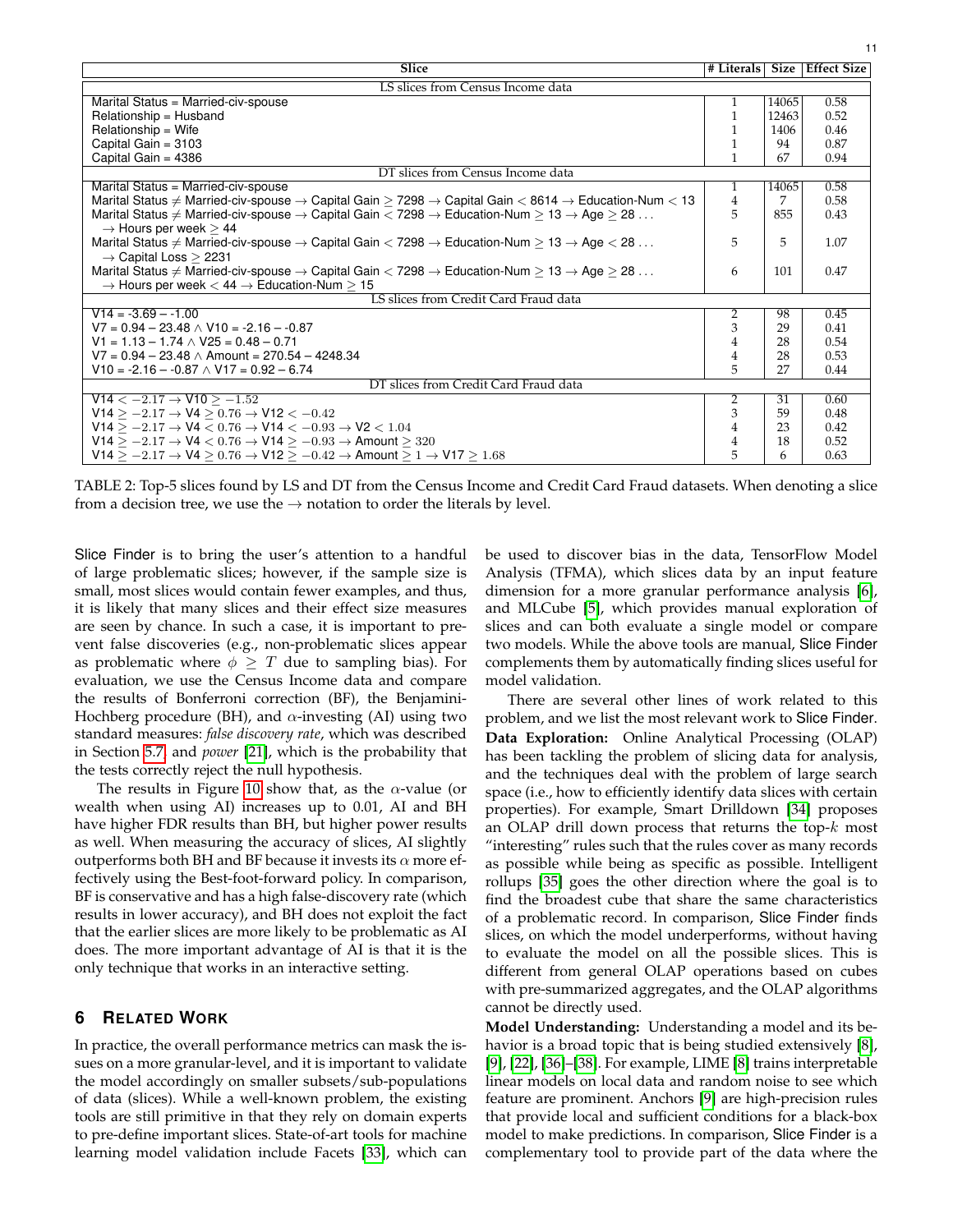model is performing relatively worse than other parts. As a result, there are certain applications (e.g., model fairness) that benefit more from slices. PALM [\[7\]](#page-11-6) isolates a small set of training examples that have the greatest influence on the prediction by approximating a complex model into an interpretable meta-model that partitions the training data and a set of sub-models that approximate the patterns within each pattern. PALM expects as input the problematic example and a set of features that are explainable to the user. In comparison, Slice Finder finds large, significant, and interpretable slices without requiring user input. Influence functions [\[39\]](#page-12-7) have been used to compute how each example affects model behavior. In comparison, Slice Finder identifies interpretable slices instead of individual examples. An interesting research direction is to extend influence functions to slices and quantify the impact of slices on the overall model quality.

**Feature Selection:** Slice Finder is a model validation tool, which comes after model training. It is important to note that this is different from feature selection [\[40\]](#page-12-8), [\[41\]](#page-12-9) in model training, where the goal is often to identify and (re-)train on the most correlated features (dimensions) to the target label (i.e., finding representative features that best explain model predictions). Instead, Slice Finder identifies a few common feature values that describe subsets of data with significantly high error concentration for a given model; this, in turn, could help the user to interpret hidden model performance issues that are masked by good overall model performance metrics.

## **7 CONCLUSION**

We have proposed Slice Finder as a tool for efficiently and accurately finding large, significant, and interpretable slices. The techniques are relevant to model validation in general, but also to model fairness and fraud detection where human interpretability is critical to understand model behavior. We have proposed two complementing approaches for slice finding: decision tree training, which finds non-overlapping slices, and lattice searching, which finds possibly-overlapping slices. We also provide an interactive visualization front-end to help users quickly browse through a handful of problematic slices.

In the future, we would like to improve Slice Finder to better discretize numeric features and support the merging and summarization of slices. We would also like to deploy Slice Finder to production machine learning platforms and conduct a user study on how helpful the slices are for explaining and debugging models.

## **ACKNOWLEDGMENTS**

Steven Euijong Whang and Ki Hyun Tae were supported by a Google AI Focused Research Award and by the Engineering Research Center Program through the National Research Foundation of Korea (NRF) funded by the Korean Government MSIT (NRF-2018R1A5A1059921).

## **REFERENCES**

<span id="page-11-0"></span>[1] D. Baylor, E. Breck, H.-T. Cheng, N. Fiedel, C. Y. Foo, Z. Haque, S. Haykal, M. Ispir, V. Jain, L. Koc *et al.*, "Tfx: A tensorflow-based production-scale machine learning platform," in *KDD*, 2017, pp. 1387–1395.

- <span id="page-11-1"></span>[2] F. Doshi-Velez and B. Kim, "Towards A Rigorous Science of Interpretable Machine Learning," *ArXiv e-prints*, Feb. 2017.
- <span id="page-11-2"></span>[3] M. Lichman, "UCI machine learning repository," 2013.
- <span id="page-11-3"></span>[4] H. B. McMahan, G. Holt, D. Sculley, M. Young, D. Ebner, J. Grady, L. Nie, T. Phillips, E. Davydov, D. Golovin *et al.*, "Ad click prediction: a view from the trenches," in *KDD*, 2013, pp. 1222– 1230.
- <span id="page-11-4"></span>[5] M. Kahng, D. Fang, and D. H. P. Chau, "Visual exploration of machine learning results using data cube analysis," in *HILDA*. ACM, 2016, p. 1.
- <span id="page-11-5"></span>[6] "Introducing tensorflow model analysis," [https://medium.com/](https://medium.com/tensorflow/introducing-tensorflow-model-analysis-scaleable-sliced-and-full-pass-metrics-5cde7baf0b7b) [tensorflow/introducing-tensorflow-model-analysis-scaleable](https://medium.com/tensorflow/introducing-tensorflow-model-analysis-scaleable-sliced-and-full-pass-metrics-5cde7baf0b7b)[sliced-and-full-pass-metrics-5cde7baf0b7b,](https://medium.com/tensorflow/introducing-tensorflow-model-analysis-scaleable-sliced-and-full-pass-metrics-5cde7baf0b7b) 2018.
- <span id="page-11-6"></span>[7] S. Krishnan and E. Wu, "Palm: Machine learning explanations for iterative debugging," in *HILDA*, 2017, pp. 4:1–4:6.
- <span id="page-11-28"></span>[8] M. T. Ribeiro, S. Singh, and C. Guestrin, ""why should I trust you?": Explaining the predictions of any classifier," in *KDD*, 2016, pp. 1135–1144.
- <span id="page-11-7"></span>[9] ——, "Anchors: High-precision model-agnostic explanations," in *AAAI*, 2018, pp. 1527–1535.
- <span id="page-11-8"></span>[10] Y. Benjamini and Y. Hochberg, "Controlling the false discovery rate: A practical and powerful approach to multiple testing, *Journal of the Royal Statistical Society Series B (Methodological)*, no. 1, pp. 289–300.
- <span id="page-11-9"></span>[11] N. Polyzotis, S. Roy, S. E. Whang, and M. Zinkevich, "Data lifecycle challenges in production machine learning: A survey," *SIGMOD Rec.*, vol. 47, no. 2, pp. 17–28, Jun. 2018.
- <span id="page-11-10"></span>[12] ——, "Data management challenges in production machine learning," in *SIGMOD*, 2017, pp. 1723–1726.
- <span id="page-11-11"></span>[13] Y. Chung, T. Kraska, N. Polyzotis, K. H. Tae, and S. E. Whang, "Slice finder: Automated data slicing for model validation," *ICDE*, 2019.
- <span id="page-11-12"></span>[14] Y. Chung, T. Kraska, N. Polyzotis, and S. E. Whang, "Slice finder: Automated data slicing for model interpretability," *SysML Conference*, 2018.
- <span id="page-11-13"></span>[15] "Effect size," [https://en.wikipedia.org/wiki/Effect](https://en.wikipedia.org/wiki/Effect_size)\_size.
- <span id="page-11-14"></span>[16] G. M. Sullivan and R. Feinn, "Using effect sizeor why the p value is not enough," *Journal of Graduate Medical Education*, vol. 4, no. 3, pp. 279–282, 2012.
- <span id="page-11-15"></span>[17] "Welch's t-test," [https://en.wikipedia.org/wiki/Welch%27s](https://en.wikipedia.org/wiki/Welch%27s_t-test) t[test.](https://en.wikipedia.org/wiki/Welch%27s_t-test)
- <span id="page-11-16"></span>[18] J. Cohen, "Statistical power analysis for the behavioral sciences." 1988.
- <span id="page-11-17"></span>[19] W. McKinney, "pandas: a foundational python library for data analysis and statistics," *Python for High Performance and Scientific Computing*, pp. 1–9, 2011.
- <span id="page-11-18"></span>[20] D. Foster and B. Stine, "Alpha-investing: A procedure for sequential control of expected false discoveries," *Journal of the Royal Statistical Society Series B (Methodological)*, vol. 70, no. 2, pp. 429– 444, 2008.
- <span id="page-11-19"></span>[21] Z. Zhao, L. D. Stefani, E. Zgraggen, C. Binnig, E. Upfal, and T. Kraska, "Controlling false discoveries during interactive data exploration," in *SIGMOD*, 2017, pp. 527–540.
- <span id="page-11-20"></span>[22] A. A. Freitas, "Comprehensible classification models: A position paper," *SIGKDD Explor. Newsl.*, vol. 15, no. 1, pp. 1–10, Mar. 2014.
- <span id="page-11-21"></span>[23] A. Srivastava, E.-H. Han, V. Kumar, and V. Singh, "Parallel formulations of decision-tree classification algorithms," in *High* Performance Data Mining. Springer, 1999, pp. 237-261.
- <span id="page-11-22"></span>[24] M. Hardt, E. Price, and N. Srebro, "Equality of opportunity in supervised learning," in *NIPS*, 2016, pp. 3315–3323.
- <span id="page-11-23"></span>[25] "Machine bias," [https://www.propublica.org/article/machine](https://www.propublica.org/article/machine-bias-risk-assessments-in-criminal-sentencing)[bias-risk-assessments-in-criminal-sentencing,](https://www.propublica.org/article/machine-bias-risk-assessments-in-criminal-sentencing) 2016.
- <span id="page-11-24"></span>[26] M. Ghassemi, T. Naumann, F. Doshi-Velez, N. Brimmer, R. Joshi, A. Rumshisky, and P. Szolovits, "Unfolding physiological state: Mortality modelling in intensive care units," in *KDD*, 2014, pp. 75–84.
- <span id="page-11-25"></span>[27] S. Barocas and M. Hardt, "Fairness in machine learning," *NIPS Tutorial*, 2017.
- <span id="page-11-26"></span>[28] C. Dwork, M. Hardt, T. Pitassi, O. Reingold, and R. Zemel, "Fairness through awareness," in *ITCS*, 2012, pp. 214–226.
- [29] J. M. Kleinberg, S. Mullainathan, and M. Raghavan, "Inherent trade-offs in the fair determination of risk scores," in *ITCS*, 2017, pp. 43:1–43:23.
- <span id="page-11-27"></span>[30] M. Feldman, S. A. Friedler, J. Moeller, C. Scheidegger, and S. Venkatasubramanian, "Certifying and removing disparate impact," in *KDD*, 2015, pp. 259–268.